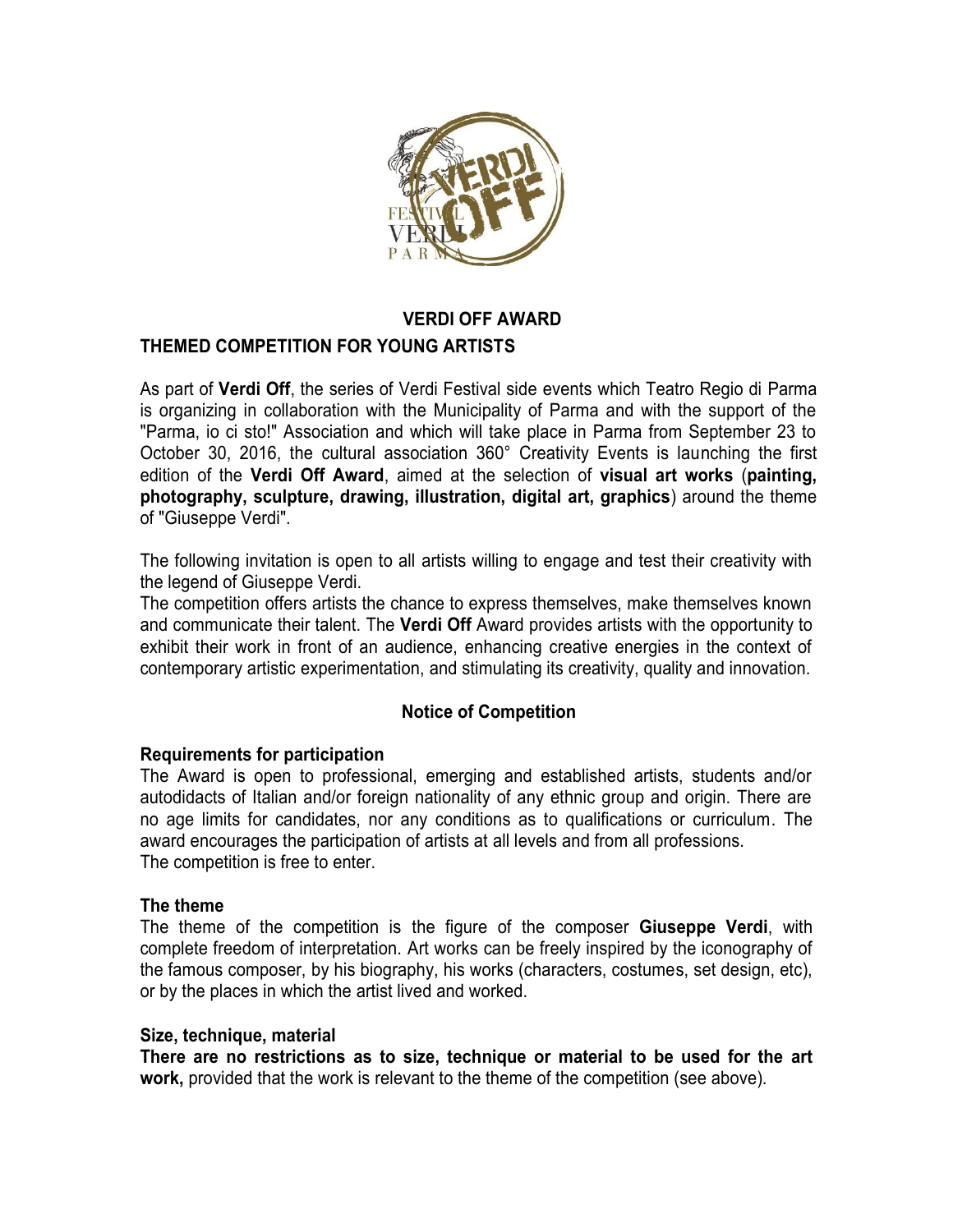# **Selection of art works**

The **Verdi Off Award** adjudication panel will select **by September 4, 2016** the art works to be displayed in the different sites of the Verdi Off **exhibition circuit**.

### **The exhibition**

From **September 23, 2016**, the date of the inauguration of **Verdi Off**, **until October 30, 2016**, the selected art works will be exhibited in the **Off exhibit circuit** comprising art galleries and creative spaces, shops, bars and restaurants throughout the historical centre of Parma.

# **The prize**

The adjudicating panel will select two art works that stand out for their artistic skill and depth, contemporaneity of thought, and formal quality: the first prize winner will receive 1,000 Euros while the runner up will receive a supply of technical materials.

The 20 best art works will displayed at the end of the 2016 Verdi Festival.

The adjudicating panel will consist of the following: Laura Ferraris (Culture Councillor for the Municipality of Parma), Giovanni Marani (Sports and Youth Policy Councillor for the Municipality of Parma), Anna Maria Meo (Managing Director of Teatro Regio di Parma), Barbara Minghetti (Development and special projects consultant for the Teatro Regio di Parma Foundation), Alessandro Chiesi (President of the "Parma, io ci sto!" Association), Matteo Bergamini (editor-in-chief of Exibart), Michele Bonuomo (Giorgio Mondadori Art Director), Matteo Galbiati (curator, art critic and editor of "Espoarte"), Stefania Provinciali (art critic and journalist responsible for the art page in the newspaper "Gazzetta di Parma"), Chiara Canali (art critic, journalist and independent curator).

# **How to participate**

Contestants must register by September 2, 2016 and may enter one of more art works. The art work does not need to be newly produced. Registration is free.

Contestants must send an email to **premioverdioff@teatroregioparma.it** with

**SUBJECT**: "Verdi Off Competition of NAME and LAST NAME" and attach the following documentation:

*1.* **Fully completed entry form** (available on www.teatroregiodiparma.it)

*2.* Good-quality **photograph of the art work,** stating the **artist's name and last name,** the **title and** the **technical characteristics of the art work**, in digital format (extension **\*.jpeg, \*.tiff**) with a maximum resolution of **300 dpi**

- *3.* **Informal biography** (maximum 1 page, approximately 2000 characters).
- *4.* **Description of the art work's theme** (maximum 1 page, approximately 2000 characters).

# **Selected art works**

The artists whose **art work/s** is/are **selected** will be notified by email on **September 4, 2016** and they will notified by email about the **venue** chosen for the display of their art work by September 15, 2016.

# **Installation**

Each artist will be responsible for installing their own art work/s and if unable to do so will let it be known as soon as possible by writing to **premioverdioff@teatroregioparma.it**. **The installation period** of art works is **from September 16, 2016 to September 21, 2016.**